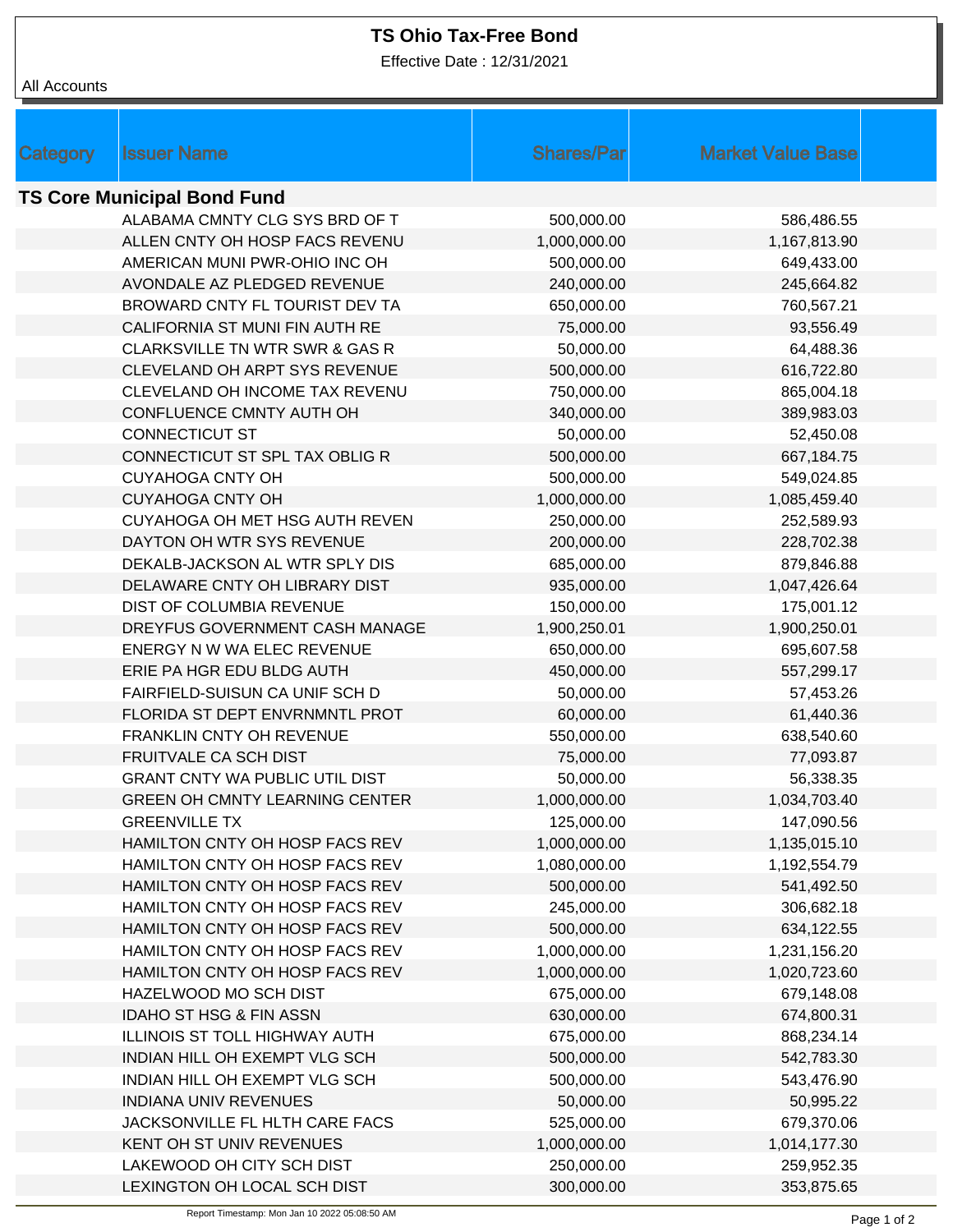## **TS Ohio Tax-Free Bond**

Effective Date : 12/31/2021

# All Accounts

| <b>Category</b> | <b>Issuer Name</b>             | <b>Shares/Par</b> | <b>Market Value Base</b> |
|-----------------|--------------------------------|-------------------|--------------------------|
|                 | LICKING HEIGHTS OH LOCAL SCH D | 825,000.00        | 1,008,736.58             |
|                 | LOS ANGELES CA DEPT OF ARPTS A | 65,000.00         | 83,051.17                |
|                 | LOUISVILLE & JEFFERSON CNTY KY | 675,000.00        | 689,869.51               |
|                 | LOWER COLORADO RIVER TX AUTH T | 125,000.00        | 154,286.43               |
|                 | LOWER COLORADO RIVER TX AUTH T | 55,000.00         | 69,032.18                |
|                 | MAHONING CNTY OH SWR SYS REVEN | 400,000.00        | 442,985.20               |
|                 | MANCHESTER NH SWR REVENUE      | 515,000.00        | 611,723.44               |
|                 | MET TRANSPRTN AUTH NY REVENUE  | 575,000.00        | 597,969.07               |
|                 | MIAMI VLY CAREER TECH CENTER O | 700,000.00        | 816,894.75               |
|                 | MIAMI-DADE CNTY FL AVIATION RE | 700,000.00        | 902,258.07               |
|                 | MICHIGAN ST FIN AUTH REVENUE   | 500,000.00        | 647,344.25               |
|                 | MICHIGAN ST TECH UNIV REVENUES | 500,000.00        | 585,713.50               |
|                 | MISSISSIPPI DEV BK SPL OBLIG   | 425,000.00        | 458,402.03               |
|                 | <b>MISSISSIPPI ST</b>          | 500,000.00        | 626,885.95               |
|                 | MONTGOMERY AL                  | 115,000.00        | 133,660.08               |
|                 | MONTGOMERY CNTY OH HOSP REVENU | 850,000.00        | 850,000.00               |
|                 | MONTGOMERY CNTY OH HOSP REVENU | 250,000.00        | 297,530.98               |
|                 | N SUMTER CNTY FL UTILITY DEPEN | 650,000.00        | 797,791.93               |
|                 | NEW HAVEN MI CMNTY SCHS        | 115,000.00        | 141,918.40               |
|                 | NEW JERSEY ST HLTH CARE FACS F | 50,000.00         | 51,202.82                |
|                 | NEW JERSEY ST TRANSPRTN TRUST  | 500,000.00        | 620,929.25               |
|                 | <b>NEW ORLEANS LA</b>          | 500,000.00        | 633,142.50               |
|                 | NEW YORK ST DORM AUTH REVENUES | 75,000.00         | 91,757.91                |
|                 | NEW YORK ST URBAN DEV CORP SAL | 65,000.00         | 82,994.06                |
|                 | NORTH CAROLINA ST GRANT ANTICI | 75,000.00         | 76,495.96                |
|                 | OHIO ST HGR EDUCTNL FAC COMMIS | 2,000,000.00      | 2,000,000.00             |
|                 | OHIO ST HGR EDUCTNL FAC COMMIS | 290,000.00        | 333,847.57               |
|                 | OHIO ST HGR EDUCTNL FAC COMMIS | 250,000.00        | 310,971.50               |
|                 | OHIO ST HGR EDUCTNL FAC COMMIS | 500,000.00        | 586,097.05               |
|                 | OHIO ST HGR EDUCTNL FAC COMMIS | 630,000.00        | 805,235.82               |
|                 | OHIO ST HGR EDUCTNL FAC COMMIS | 100,000.00        | 116,248.00               |
|                 | OHIO ST HOSP REVENUE           | 1,000,000.00      | 1,164,137.50             |
|                 | OHIO ST HOSP REVENUE           | 400,000.00        | 457,451.80               |
|                 | OHIO ST HOSP REVENUE           | 1,000,000.00      | 1,165,313.70             |
|                 | OHIO ST HOSP REVENUE           | 1,000,000.00      | 1,250,005.00             |
|                 | OHIO ST UNIV                   | 525,000.00        | 570,669.54               |
|                 | OHIO UNIV GEN RECPTS ATHENS    | 150,000.00        | 179,955.47               |
|                 | PANAMA CITY BEACH FL CAPITAL I | 500,000.00        | 579,626.55               |
|                 | PARMA OH                       | 250,000.00        | 274,733.85               |
|                 | PASCO CNTY FL SCH BRD COPS     | 500,000.00        | 640,196.80               |
|                 | PEABODY MA                     | 195,000.00        | 198,950.88               |
|                 | PENNSYLVANIA ST TURNPIKE COMMI | 695,000.00        | 867,504.42               |
|                 | PISCATAWAY TWP NJ              | 525,000.00        | 571,241.58               |
|                 | POLARIS CAREER CTR OH COPS     | 500,000.00        | 576,126.20               |
|                 | PORT OF GTR CINCINNATI DEV AUT | 390,000.00        | 457,172.04               |
|                 | PORTAGE MI PUBLIC SCHS         | 540,000.00        | 548,460.77               |
|                 | PRAIRIESTAR CO MET DIST #2     | 250,000.00        | 311,281.63               |
|                 |                                |                   |                          |